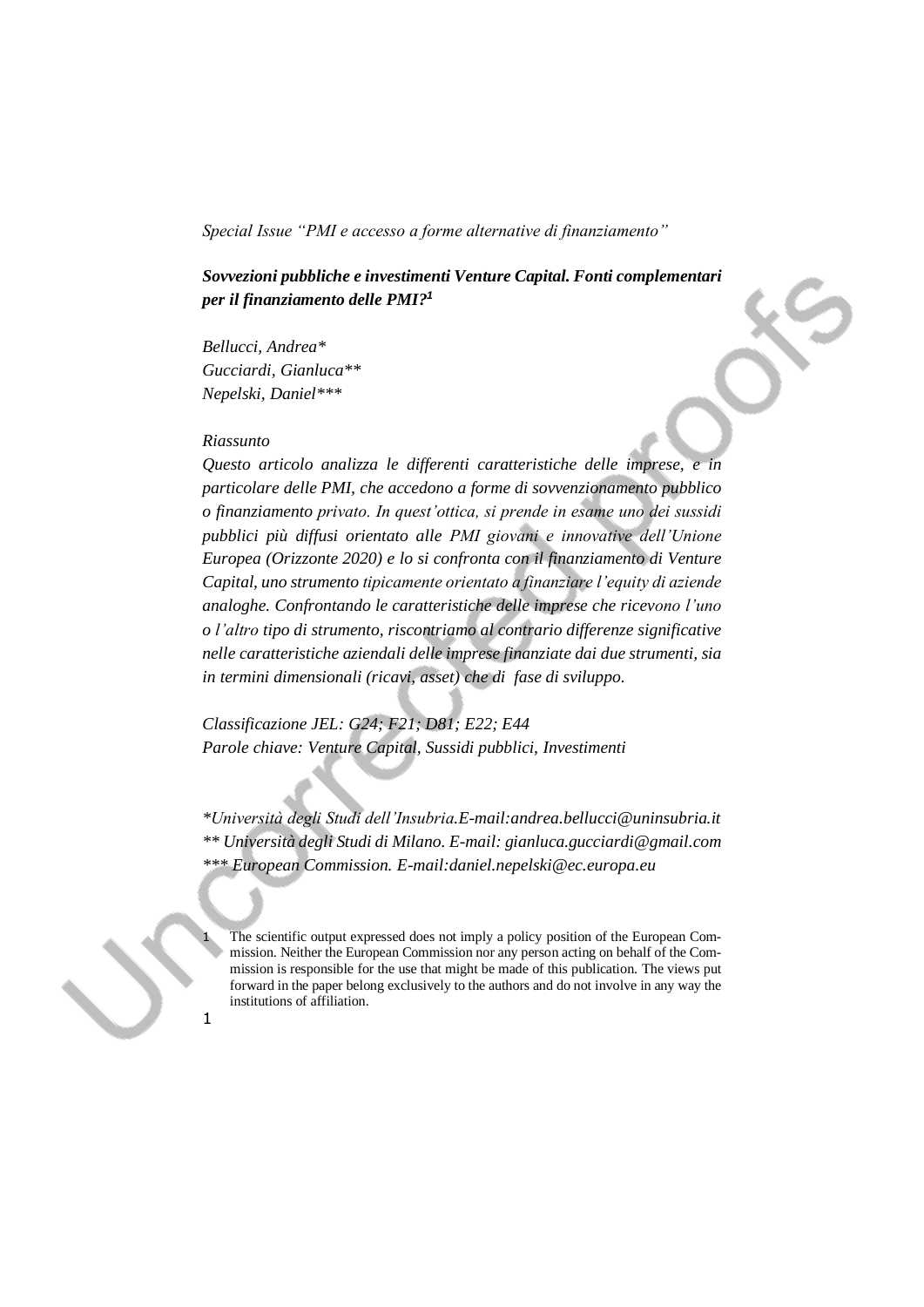# *Public Grants and Venture Capital investments as complementary sources for SME financing <sup>1</sup>*

*Bellucci, Andrea\* Gucciardi, Gianluca\*\* Nepelski, Daniel\*\*\**

### *Abstract*

*We analyze the different characteristics of companies, and in particular of Small and Medium Enterprises (SMEs), having access to forms of public subsidy or private financing. We then examine one of the most widespread public subsidies aimed at young and innovative SMEs of the European Union (i.e., Horizon 2020) and compare it with Venture Capital, a financial instrument typically oriented to fund equity of similar companies. Conversely, by comparing the characteristics of the companies that receive one or the other types of instruments, we find significant differences in the corporate characteristics of the funded companies both in terms of size (revenues, assets) and development phase.*

*JEL Classification: G24; F21; D81; E22; E44 Keywords: Venture Capital, Public Grants, Investments*

*\*Università degli Studi dell'Insubria.E-mail:andrea.bellucci@uninsubria.it \*\* Università degli Studi di Milano. E-mail: gianluca.gucciardi@gmail.com \*\*\* European Commission. E-mail:daniel.nepelski@ec.europa.eu*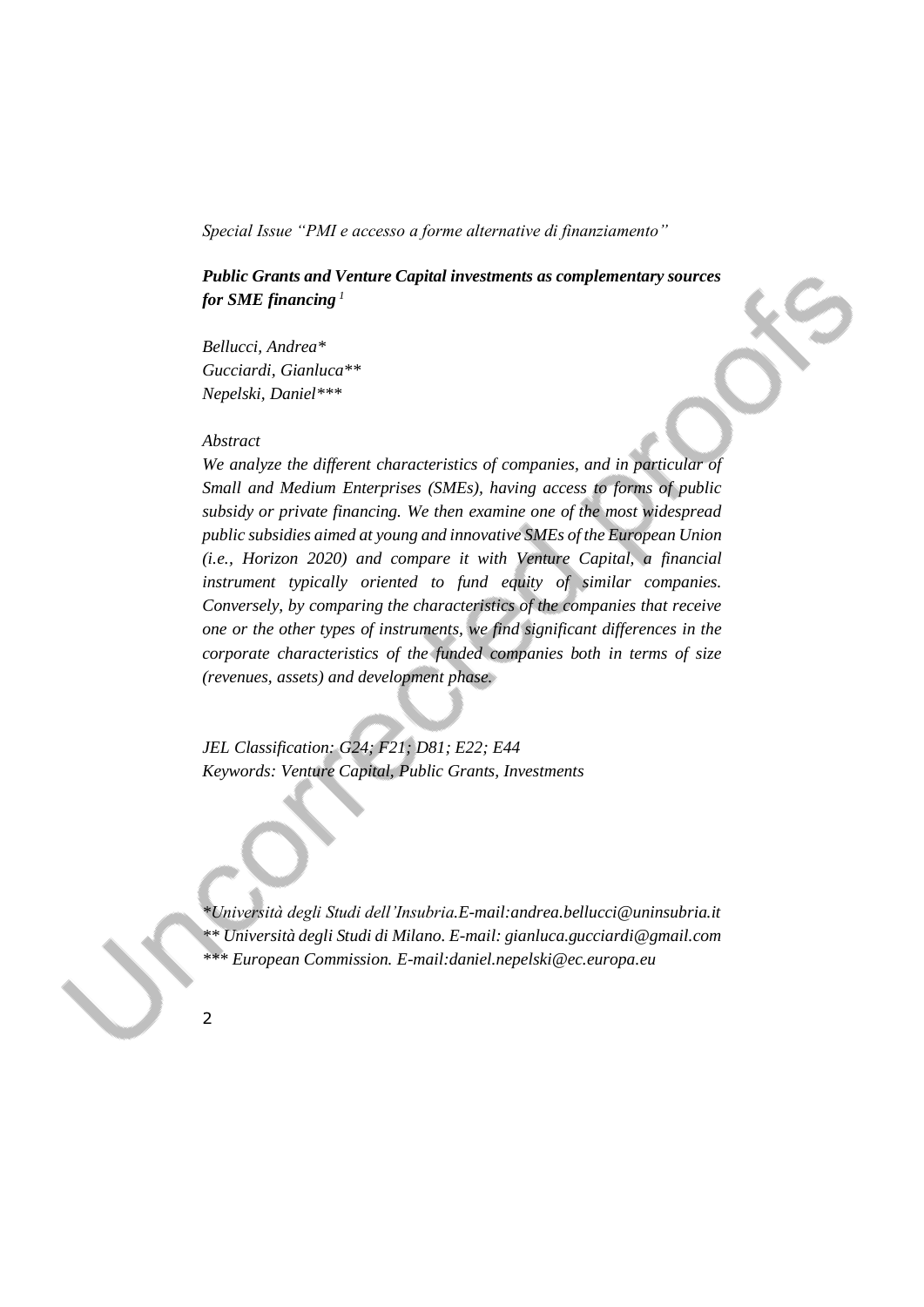#### **1. Introduction**

Access to finance is considered as one of the major bottlenecks to innovation commercialization and exploitation in Europe. To address the issue of the ''Valley of Death'', i.e. a shortfall of resources on the way to commercializing new technologies and products, a number of private and public sources of funding for innovation exist (Gampfert, Mitchell, Stamenov, Zifciakova, & Jonkers, 2016). Public source of funding and support for companies takes various forms. In Europe, for example, the European Union annually supports and finances over 200,000 European companies, including sole proprietorships, micro-enterprises, start-ups, and small and medium-sized enterprises, operating in all production and product sectors. Regarding private sources of funding for innovation and technology commercialization, during the startup phase, companies usually try to raise funds through private means including Venture Capital (VC) funds (Gompers & Lerner, 2001). In this setting, public funding is expected to de-risk research and technology development and bears the costs of necessary failures, while private investors support mature, developed and ready to grow enterprises. It is said that, at the initial phases, research is mainly financed from public sources and, when a venture is sufficiently mature, private investors enter (Auerswald & Branscomb, 2003). Because externalities across different forms of entrepreneurial finance exist, there is a need to take a portfolio approach towards entrepreneurial finance, instead of treating private and public sources of funding separatly (Cumming, Johan, & Zhang, 2018). This paper attempts to look at the patters of funding for innovative companies through a portfolio lens. It analyses the Venture Capital and public grants to innovative companies in Europe.

The EU implements its direct and active policies to support European businesses through various types of financing, including grants, loans, guarantees, trust fund awards and public procurement. Among the main plafonds available to EU-based companies, Horizon 2020 represents the largest program ever implemented by the EU for research and innovation. The program, implemented in the period 2014-2020 with an estimated expenditure of about 80 billion euros, had the ambition to lead to technological innovations by transferring great ideas from the laboratory to the market. Within the program, particular attention is paid to

3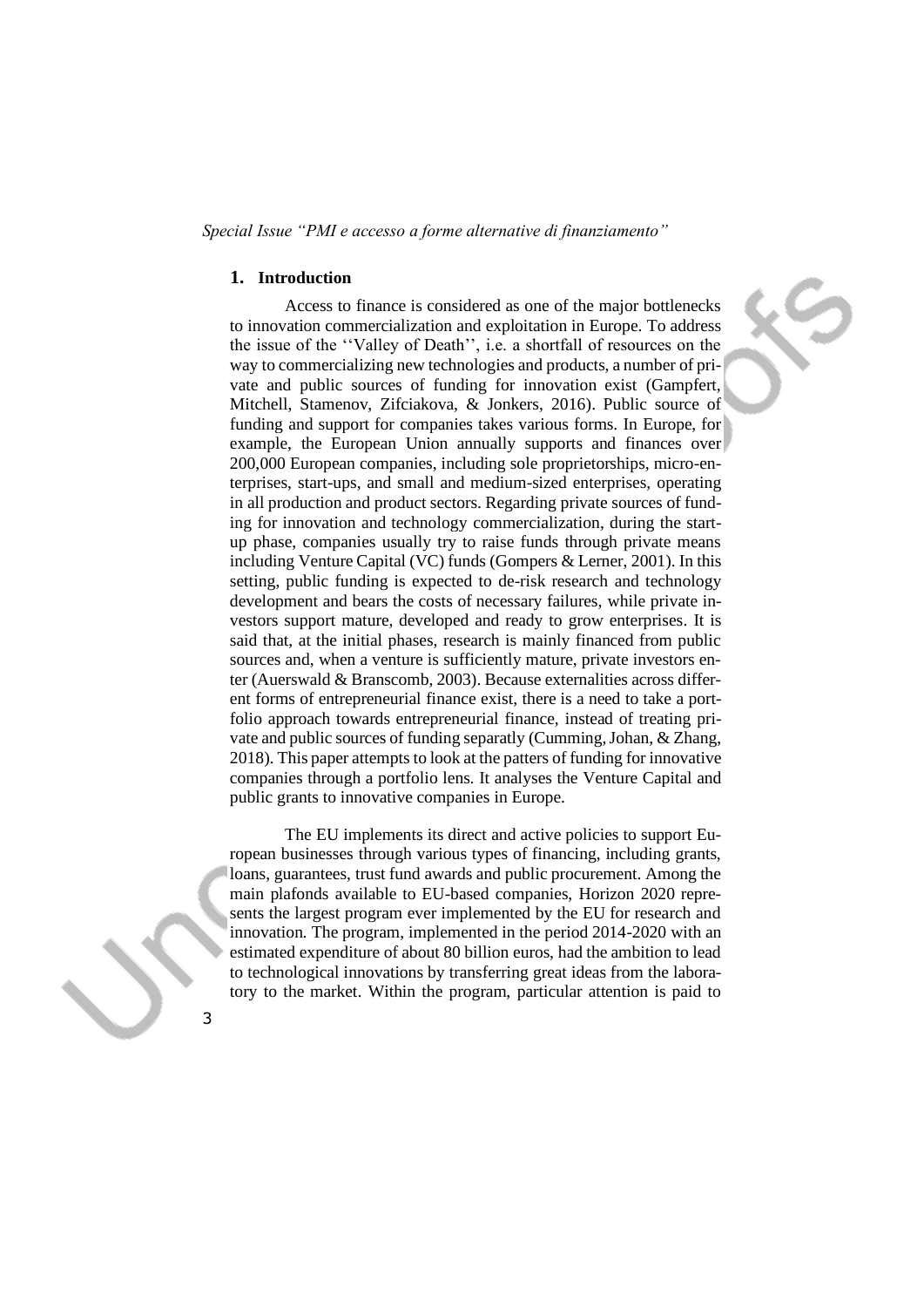small and medium-sized enterprises (SMEs) which are represented as a crucial source of employment and innovation. They can collaborate on projects as part of a consortium and can receive support through a dedicated tool created specifically for highly innovative smaller companies. In the ambitions of the European Union, this "SME Instrument" would have been central to helping SMEs, or consortia of SMEs, to assess the market feasibility of their ideas in the high-risk phase and then to further develop these ideas, also through funding for training and guidance on how to identify and attract private investors. This instrument is aimed at highly innovative SMEs wishing to develop their growth potential. It offers lump sums for feasibility studies, contributions for the main phases of an innovation project (demonstration, prototyping, testing, application development). Lastly, the marketing phase is indirectly supported through facilitated access to debt and equity instruments.

At the same time, the European Commission works to a more indirect extent so that SMEs can be facilitated to access forms of financing in the early stages of development, overcoming potential constraints on traditional financial access (e.g., in banking). Along this line, one of the identified policy measures included in the 2015 capital markets union action plan consists in support to venture capital (VC). VC investments could be an important alternative tool for young and innovative companies that encounter barriers to more traditional finance (e.g., bank loans) in accessing external financing (Bellucci et al., 2021a). Despite its rapid growth in recent years, the European venture capital industry is still small, especially compared to the United States (Gucciardi, 2019). The limited role of equity in corporate financial structures may put Europe at a disadvantage compared to economies with more diversified financial portfolios, particularly in the context of the need for financial restructuring after the COVID-19 pandemic (Bellucci et al. 2021b).

It follows that European SMEs can receive forms of financial support both publicly, for example through the Horizon 2020 SME Instrument, and privately, for instance through Venture Capital and Business Angel investments. The purposes of both funding are similar in terms of the expected results (target companies' economic growth, driven by technological innovation), while the expected benefits of the private investors are clearly different compared to those of the public

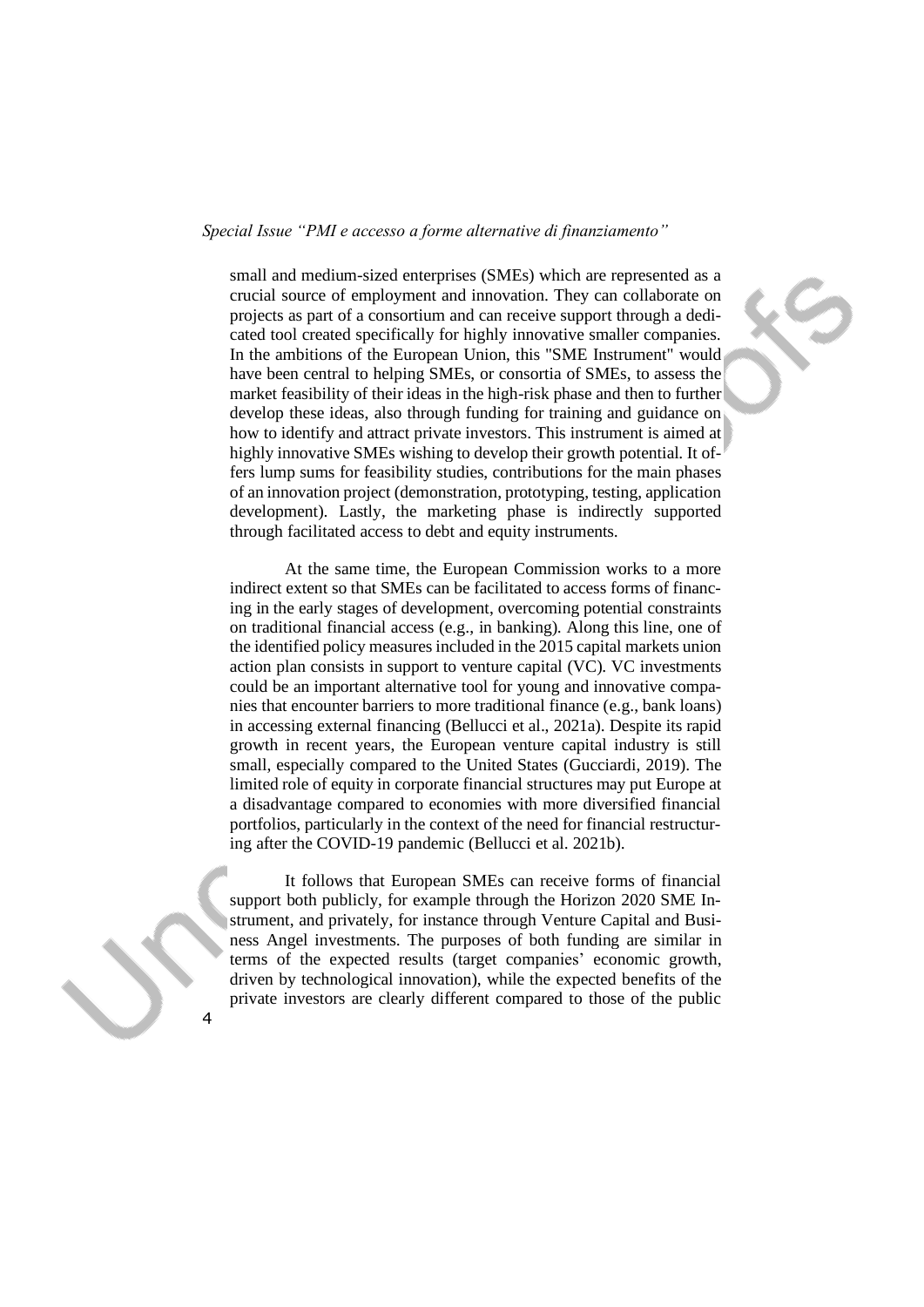ones (that is a possible exit strategy - and consequent significant economic return on the investment - for the first case, compared to a more generic increase in employment and economic growth in the EU due to European SMEs growth in the second case). At the same time, the European context offers a plethora of different types of public investment, in the form of grants, which might serve as an additional supplementary funding source for SMEs (Dvouletý et al., 2021).

Given this interrelated framework, in this work we compare public and private financing for innovative companies in Europe, having both type of financing similar objectives and goals, i.e., the financing and the development of their potential growth. In particular, we look at different types of public grants and venture capital investments, we analyze their relative contribution to firms' financing, and we examine the characteristics of target companies also based on relevant financial information (such as total sales and assets, number of employees).

The objective of this analysis is twofold. Using a data set containing information on private venture capital investments and public subsidies (including the SME Instrument of the European Commission), this paper examines (a) the evolution of public subsidies in terms of volume and number of transactions in the EU and (b) analyzes the characteristics of the companies that have received both VC investments and public subsidies aiming at analyzing the investment strategies of public and private entities.

The remainder of the paper is organised as follows. Section 2 describes the data used for the analyses. Section 3 descriptively illustrates the evolution - and geographical distribution - of Public Grants and Venture Capital investments among the European Union countries. Section 4 compares the characteristics of Public Grants and VC investments, while Section 5 focuses the different features of companies receiving both public grants and VC investments. Lastly, Section 6 concludes.

# **2. The data**

Our analysis is based on a dataset matching information related to VC investments and public grants from VentureSource (Dow Jones),

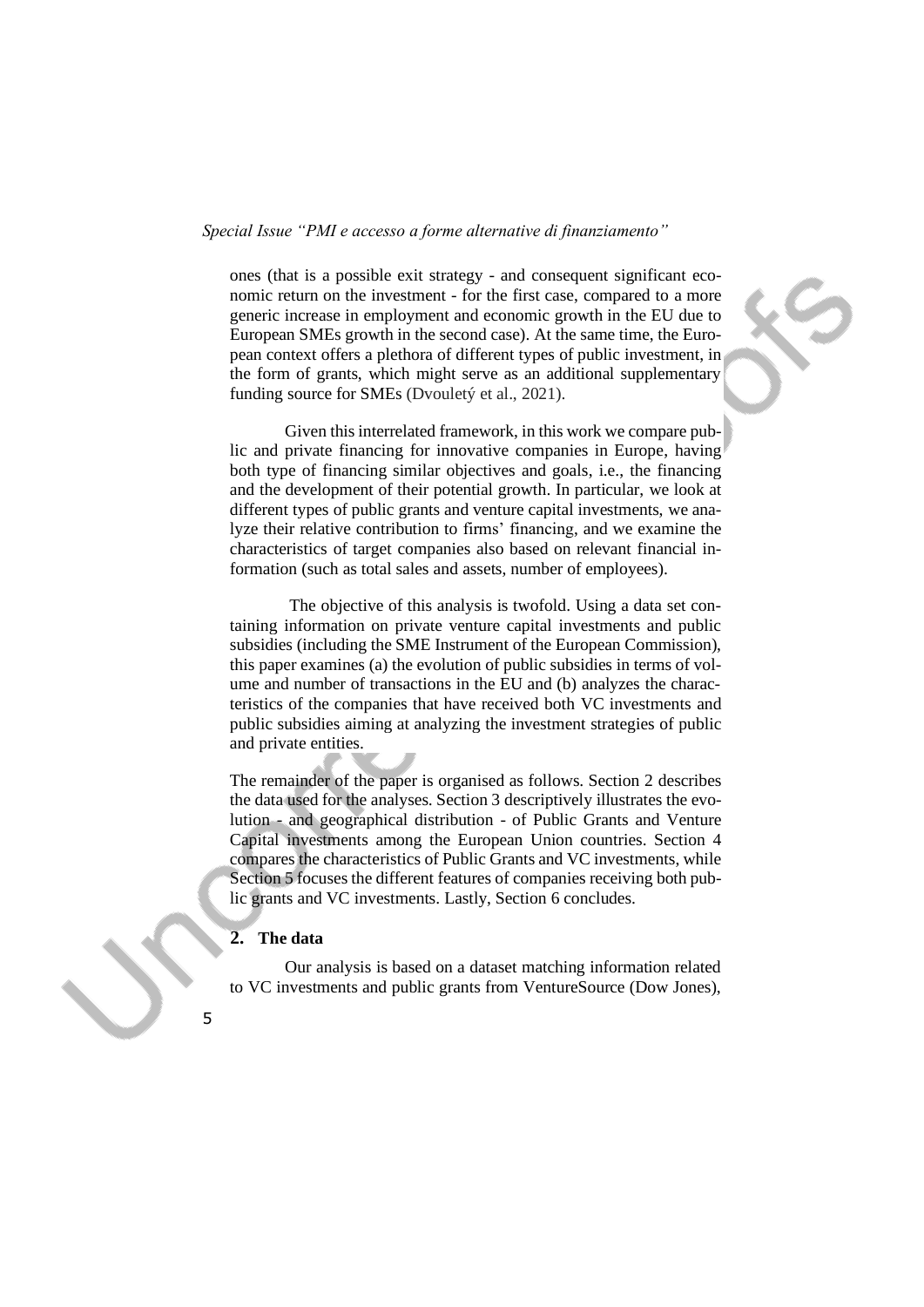integrated with information related to funds granted by the European Commission within the SME instrument (Phase 1 and Phase 2) programme scheme between 2014 and 2017.

VentureSource is a commercial database that provides a comprehensive source of information on VC-backed companies, VC investors and VC investment transactions, in every country, industry and stage of development. Some articles (Kaplan et al., 2002; Nepelski et al., 2016) have already presented a discussion on the properties of VentureSource and its comparison with other commercial databases that are typically used to study the evolution of VC trends. These works show that information available in VentureSource was more reliable and complete with respect to similar sources. Specifically, VentureSource offers longitudinal and standardised information on VC transactions within a more comprehensive setting which also includes detailed information on both VCbacked companies and VC investors (i.e., 'venture capitalists'). Similarly, Kuckertz et al. (2019) confirm the comprehensiveness of Venture-Source as data source, particularly for transactions completed in the United States and Europe (1). In addition, this database provides a comprehensive overview of public grants over a long period. For these reasons, we opted for VentureSource although alternative databases are claimed to better cover some types of investment.

The full dataset includes 3,659 public grants, 77 % from the SME instrument programme and the remaining 23 % from other public funding organizations. A subset of the data set ('matched dataset') obtained by matching the full one with Orbis (Bureau van Dijk) to get information on target firms includes a total of 696 grants, of which approximately 18 % are attributed to the SME instrument and the rest to other forms of public grants.

For the analysis of Public Grants, we complement the two datasets on Venture Capital introduced in Section 2 with two additions. First, we included deals tagged as "Grant-Government" in Venture-Source. Second, we further integrated the datasets with information on firms which have received any SME Instrument grants by the European Commission within the Horizon 2020 (H2020) scheme between 2014 and 2017.

6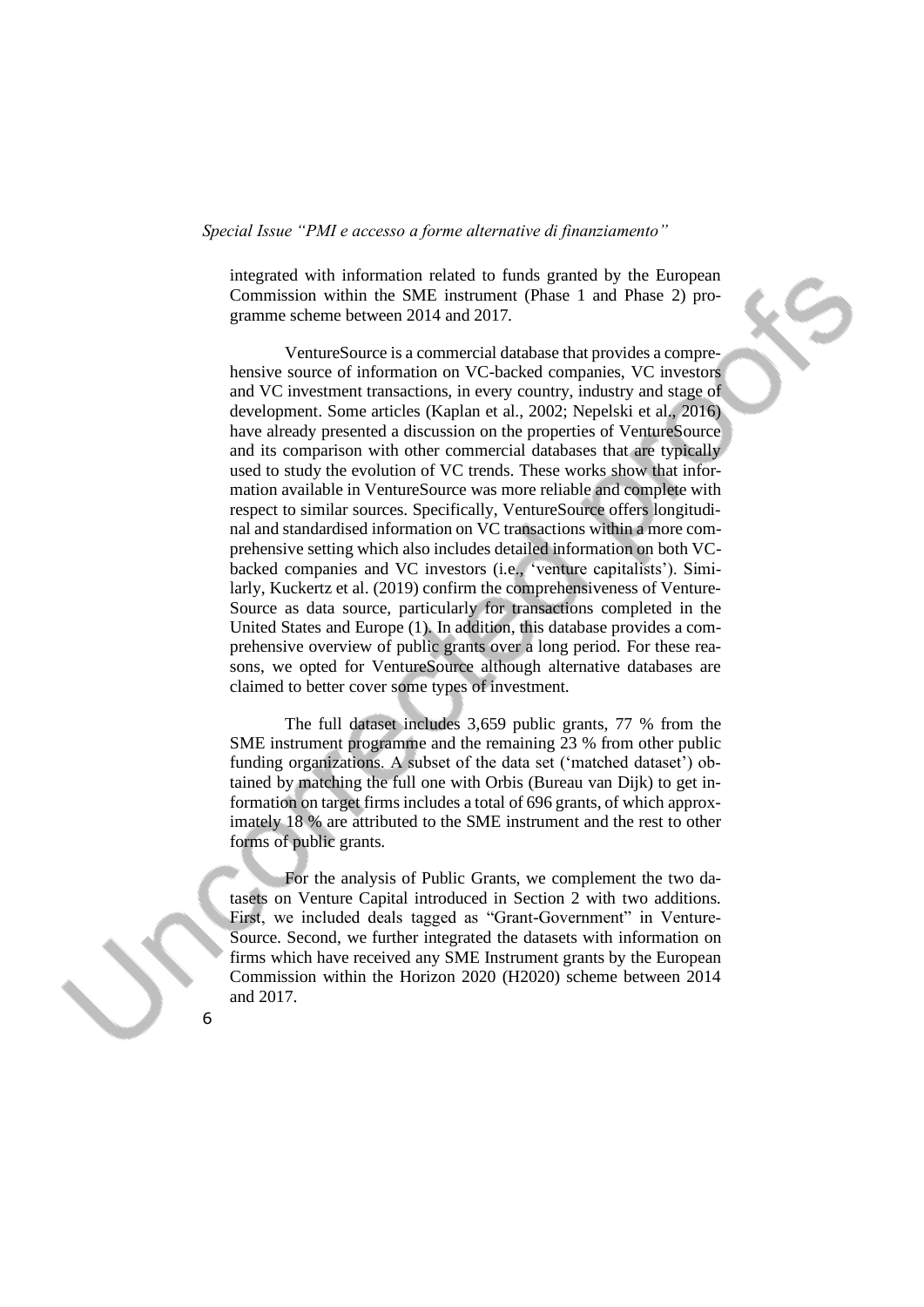Therefore, the analysis is carried out on two data sets. The first, derived solely from VentureSource, does not contain historical information on the finances of the target companies / subsidized companies. At the same time, it provides a complete picture of both private venture capital and public subsidies in Europe during the sample period. The second, derived from the matched database, allows more detailed analysis of the companies (e.g., sectors and finance), but is limited to the subsample of matched companies.



The full dataset counts on 3,659 public grants, of which 77% from H2020 and the remaining 23% from other public granters. The matched dataset, hereafter "matched DB", shows 579 of such grants, associated to approximately 200 granters<sup>2</sup>. Specifically, we found 124 SME Instrument grants, of which 7 were already included in the VentureSource original dataset. Hence, the matched DB includes a total of 696 grants, of which approximately the 18% are attributable to the SME Instrument and the rest to Other Public Grants.<sup>3</sup>

Altogether, granters of Other Public Grants may be broadly classified in two categories: based on the matched DB: *(i)* supranational authorities, bodies or agencies, including the European Commission or the European Investment Bank, which represent around 30% of the total; *(ii)* public authorities, including ministries, states, municipalities, together with national or local authorities and public companies, which represent approximately 60% of the grants. The remaining 10% consists mainly of joint ventures between public and private organizations or between supranational and national authorities.

The following analysis focuses separately on SME instruments and Other Public Grants due to their different and not necessarily homogeneous origins and types. However, some analyses are also carried out

Some of the grants are provided jointly by different (up to five) entities.

<sup>3</sup> For the sake of clarity, from now on we will tag as "SME Instrument" the grants obtained from the Horizon 2020 dataset, "Other Public Grants" the grants included in Venture-Source or in the matched DB, and "Public Grants" the sum of the two. Altogether, our matched sample approximatively covers 19% of Public Grants (from VentureSource and Horizon 2020).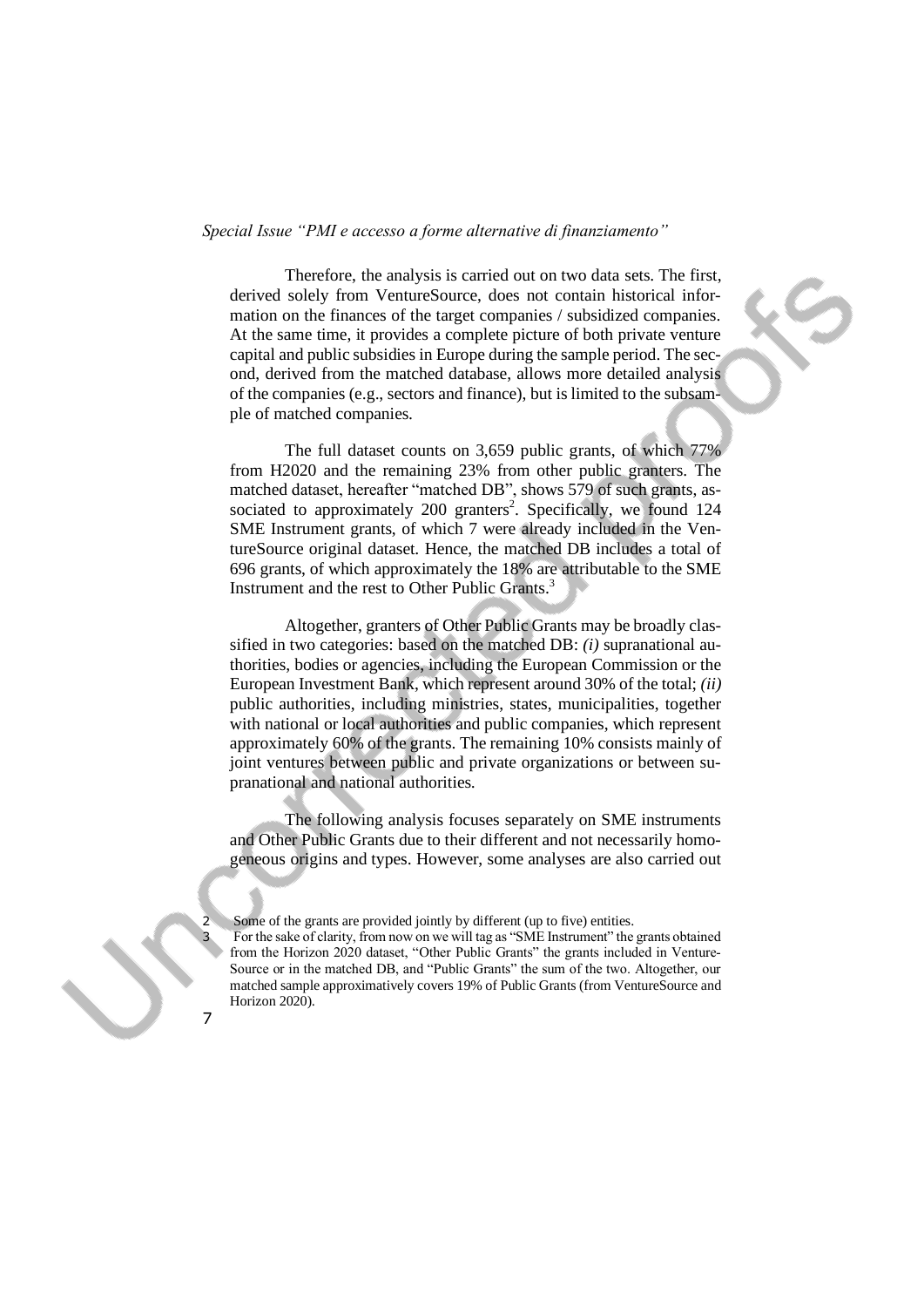on all public subsidies. The instruments of SMEs and other public grants are then compared with Venture Capital investments. The objective is to determine the absolute amounts of public subsidies from all sources, i. e. EC and other public institutions, and their relative levels compared to venture capital investments in Europe. In addition, to analyze the investment strategies of public and private entities, the characteristics of the companies they are targeting are considered.

#### **3. The evolution and geography of Public Grants and Venture Capital in the EU**

We first look at the evolution of public grants and Venture Capital investments and its distribution among the European Union countries. Within the sources of public funding, particular attention is given to the role of the SME Instrument in the European financing landscape for innovative SMEs.

Figure 1**[Figure](#page-7-0)** describes the cumulated number of transactions, including SME Instrument<sup>4</sup>, Other Public Grants, and VC investments, in the period between 2008 and 2017. In 2008, Public Entities and Venture Capitalists provided about 1,400 times funding to innovative companies in Europe. This number more than tripled within a decade and was close to 5,000 in 2017. While at the beginning of the analysed period, Public Grants accounted for overall 6% and Venture Capital investments for 94% of the number of deals, the share of Public Grants in the number of deals increased to 17% in 2017. In the same year, the number of SME Instrument grants accounted for 77% of all Public Grants and 14% of the total number of deals, including both Public Grants and VC investments. Because of relatively smaller grants, SME Instrument Phase 1 accounted for over 70% of the cumulated SME Instrument grants in 2017.

<span id="page-7-0"></span>**Figure 1 –** Cumulated number of transactions by type (SME Instrument, Other Public Grants and VC), 2008-2017

4 The SME Instrument was launched under the Horizon 2020 Framework Programme in 2014. Hence, the time span of the grants analysed ranges from 2014 to 2017.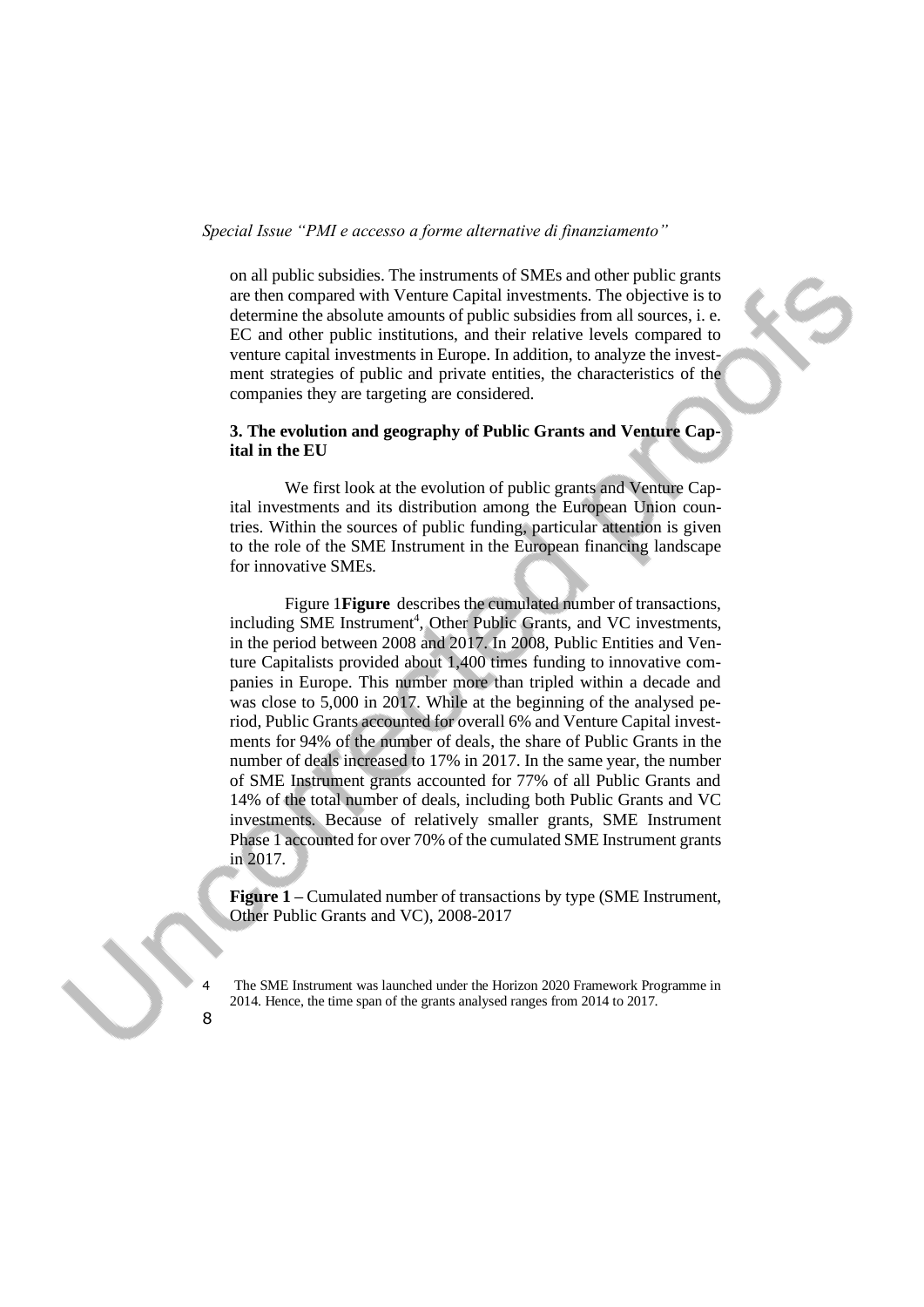

Turning to the geography of SME Instrument grants, Figure 2 presents cumulated number of grants across the European countries in 2014-2017. Spain, Italy, and the UK represent the top three countries raising cumulated SME Instrument funding, in terms of number of deals (50%). A similar result emerges when looking at volume of funding (43%). These three are followed by other 6 countries (Germany, France, Netherlands, Sweden, Denmark, and Finland) in which 80% of the cumulated SME Instrument funding was raised both in terms of volume of funding and number of the deals between 2014 and 2017.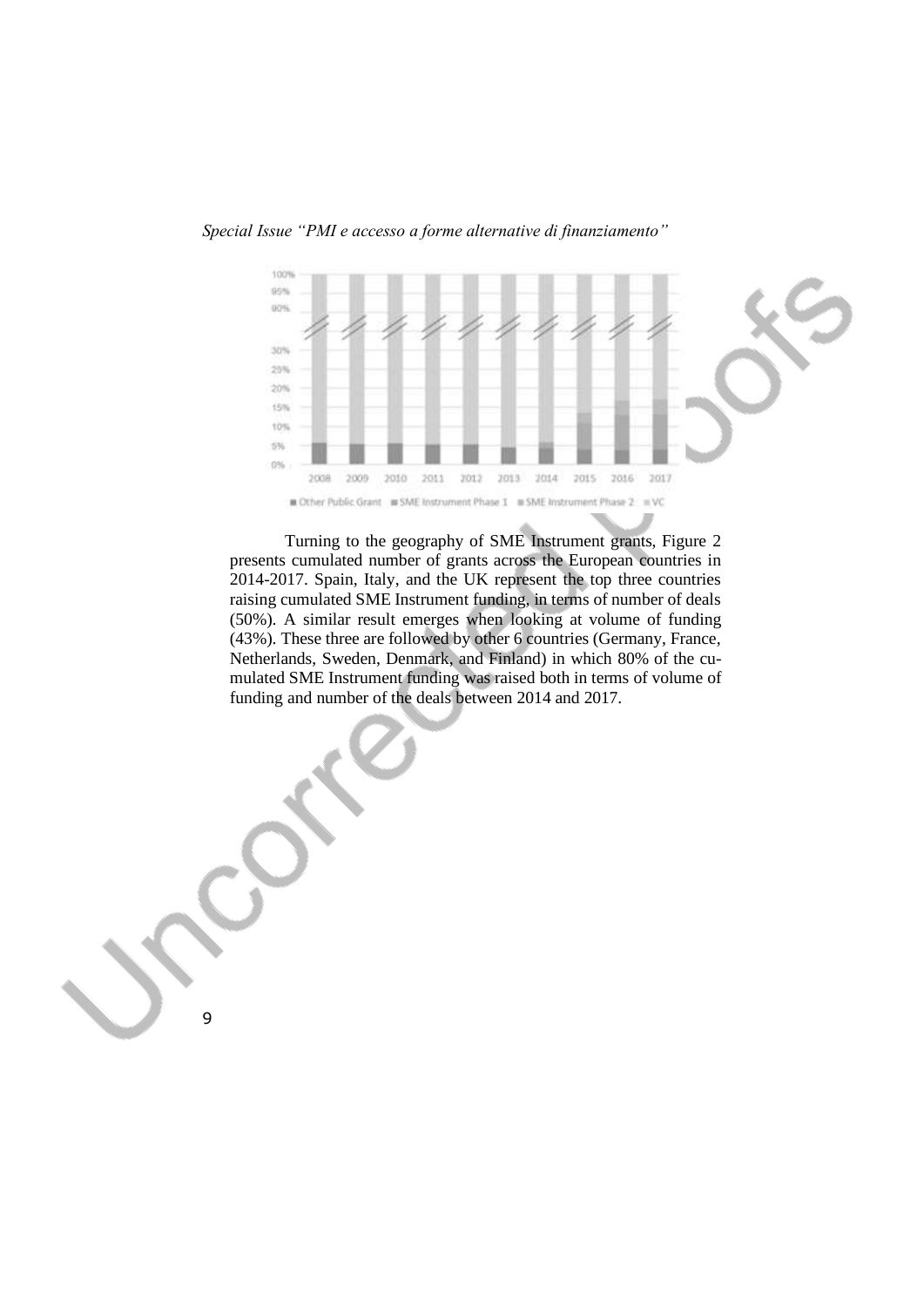**Figure 2 –** Cumulated SME Instrument grants' number of deals by country, 2014-2017



Along the same line, Figure 3 presents the cumulated SME Instrument grants as a share of total Public Grants, by number of transactions by country.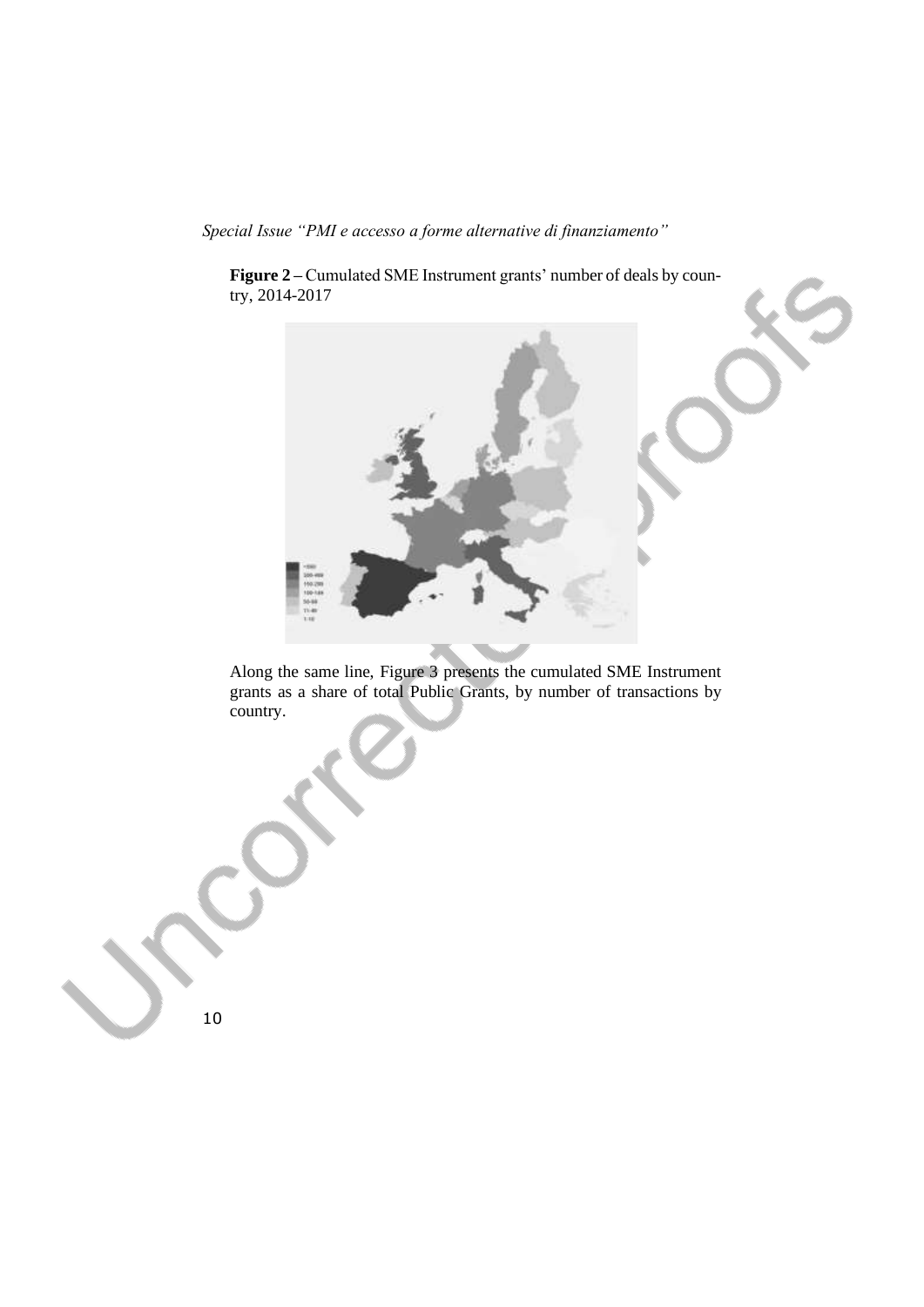**Figure 3 –** Cumulated SME Instrument grants as a % of total Public Grants<sup>5</sup> by country in terms of deals, 2014-2017



From the analysis of these figures, it emerges that SME Instrument plays a key role as a public source of funding for SMEs. In many countries such as (Czech Republic, Estonia, Greece, Hungary, Italy, Latvia, and Slovenia), it accounted for more than 95% of the overall public grant funding from 2008 to 2017. On the other side, some other European countries (Belgium, Germany, France, Sweden, and the UK) SME Instrument volumes accounted for at most 50% of Public Grants in the same period.

5 7 countries with up to 10 Total Public Grants in the period 2014-2017 were excluded from the analysis and the graphs to avoid biases in the interpretation of ratio of very small values.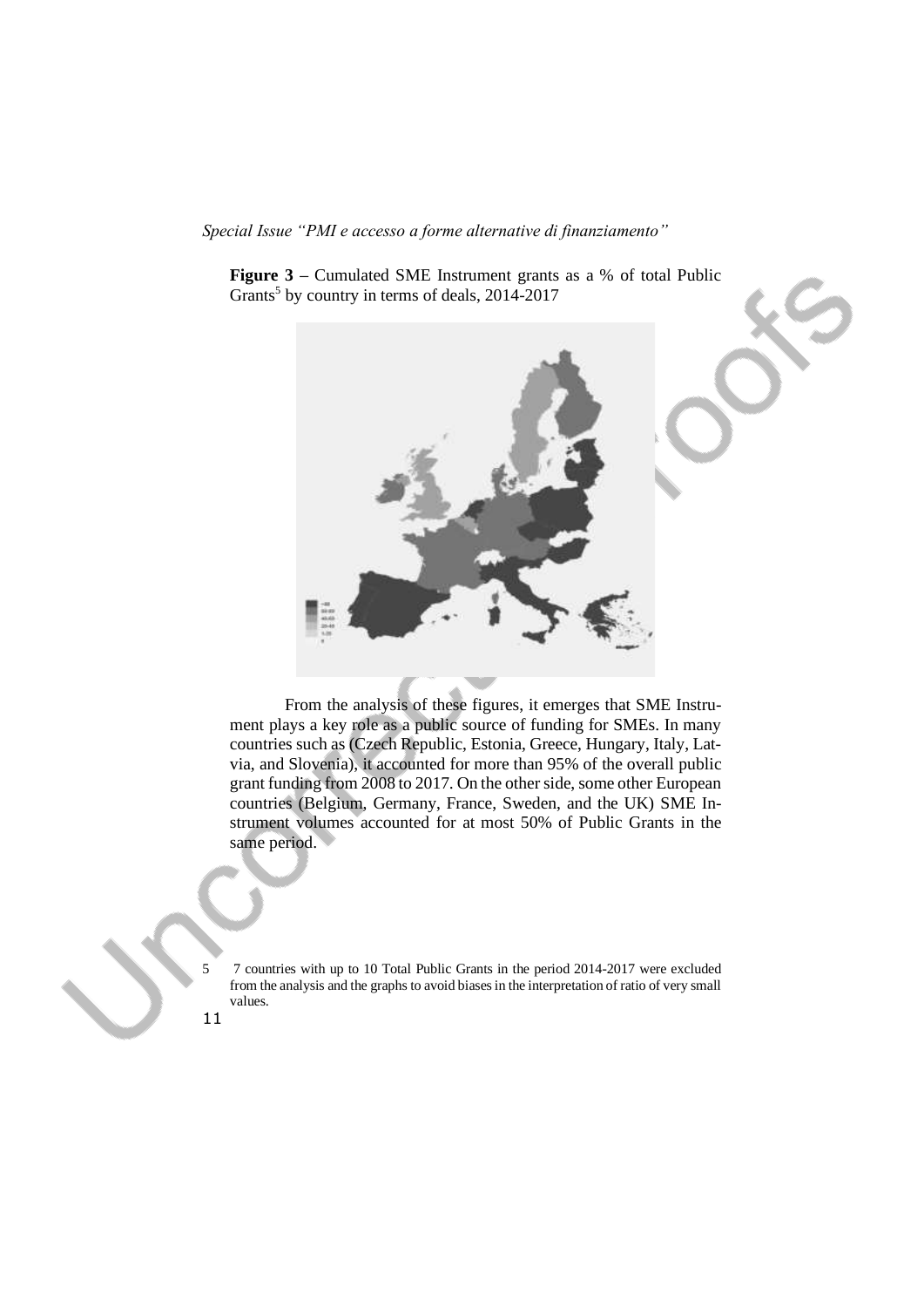#### **4. Analysis of Public Grants and VC funding**

In this section, we compare Public Grants with VC investments in terms of some relevant characteristics (e.g., the median amount) in the case in which a firm raises both kinds of funding. More specifically, we look at the amount of public grants by category. Then, we investigate the mix of funding from different sources by analysing the share of firms receiving only public grants or receiving public grants and private VC financing. Lastly, we aim at examining whether there is any relationship between the source, the sequence of funding (private vs. public) and the volume of grants/ VC investments.

Figure 4 presents the median cumulated amount of funding by grant category between 2008 and 2017. The median grant provided by programs other than the SME Instrument was 0.4 million Euro. This value for SME Instrument changes based on the SME Instrument phase. Phase 1 offered innovative SMEs a lump sum of 50.000 Euro for exploring and assessing the technical feasibility and commercial potential of a breakthrough innovation. In contrast, Phase 2 provided funding for innovation projects underpinned by a strategic business plan and feasibility assessment. The median amount of SME Instrument Phase 2 grant was just above 1 million Euro. Hence, this new funding instrument for innovative SMEs, introduced in the Horizon 2020 Framework Programme, provides funding that was not available at the national and regional level in Europe.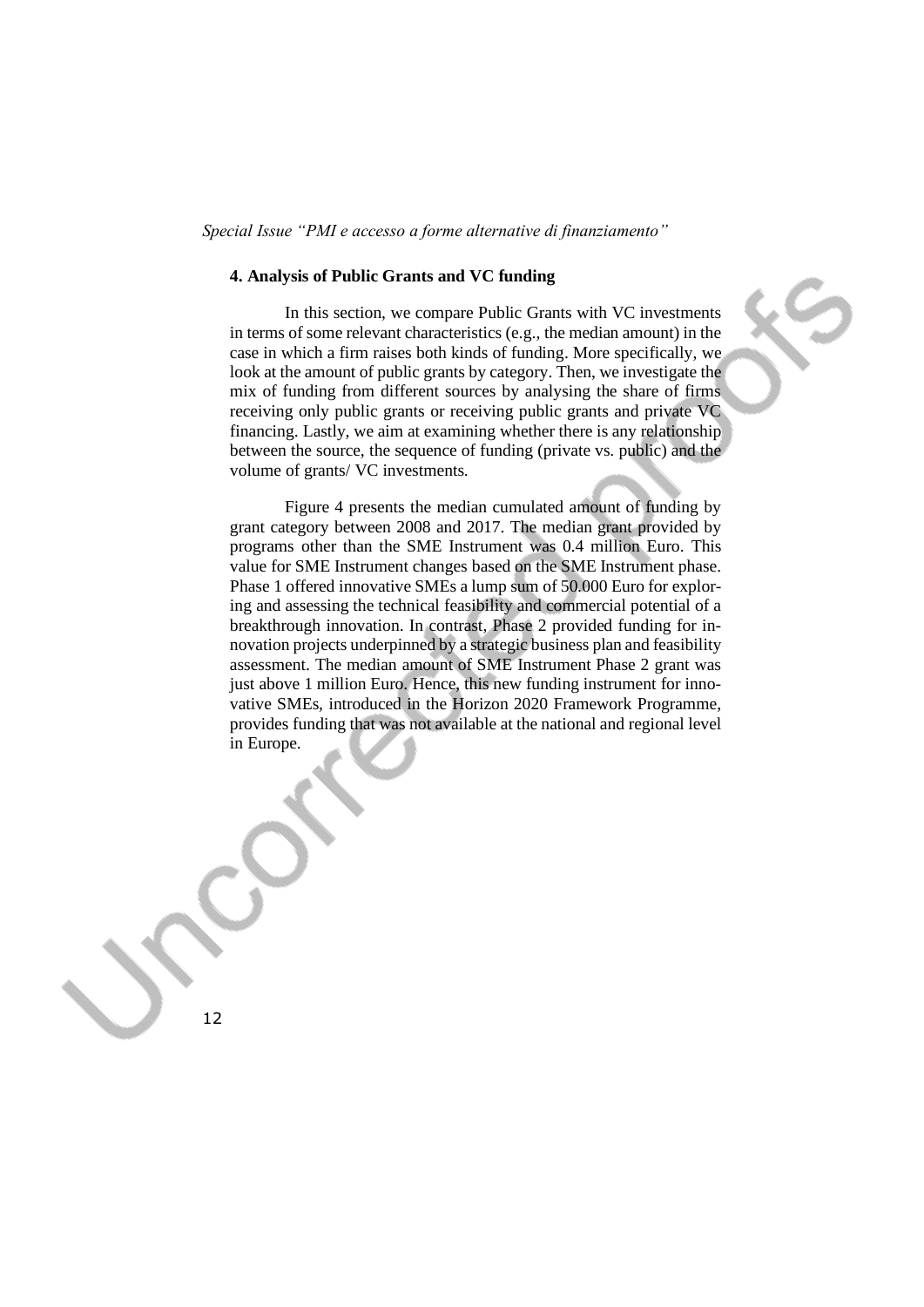

**Figure 4–** Public Grants' median amount by category, 2008-2017<sup>6</sup>

We now turn the attention to the combination of public and private funding of firms. Specifically, Figure 5 presents the percentage of firms receiving only public grants or receiving public grants and private VC financing. Among the investigated firms, one third (35%) received public grants only, while the remaining group of firms (65%) were able to receive both grants from public entities and VC investments. This evidence shows that companies based in the European Union that look for external financing are frequently making use of both public and private sources of funding.

13

6 SME Instrument Phase 1 and 2 figures cumulated in the available period (2014-2017).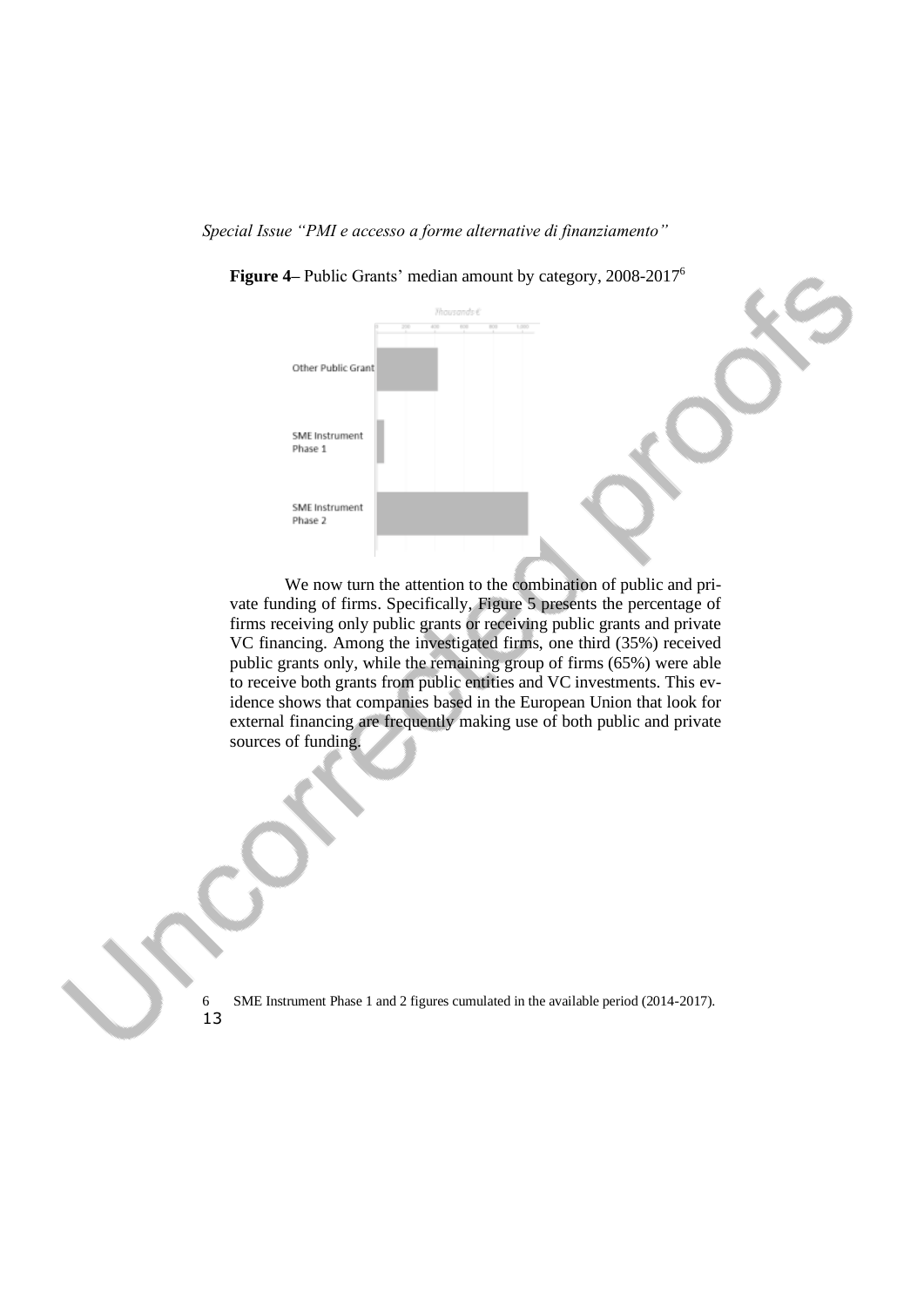



In order to further analyse the relationship between Public Grants and VC, we look at the round of VC funding raised by firms that also received public grants, as shown in Figure 6. Firms that raised public grants between 2008 and 2017, also received mainly Early stages of VC funding, accounting for 58% of nearly 4,000 VC funding rounds.

**Figure 6** – Cumulated distributions of VC deals (by category) raised by firms that also received public grants, 2008-2017

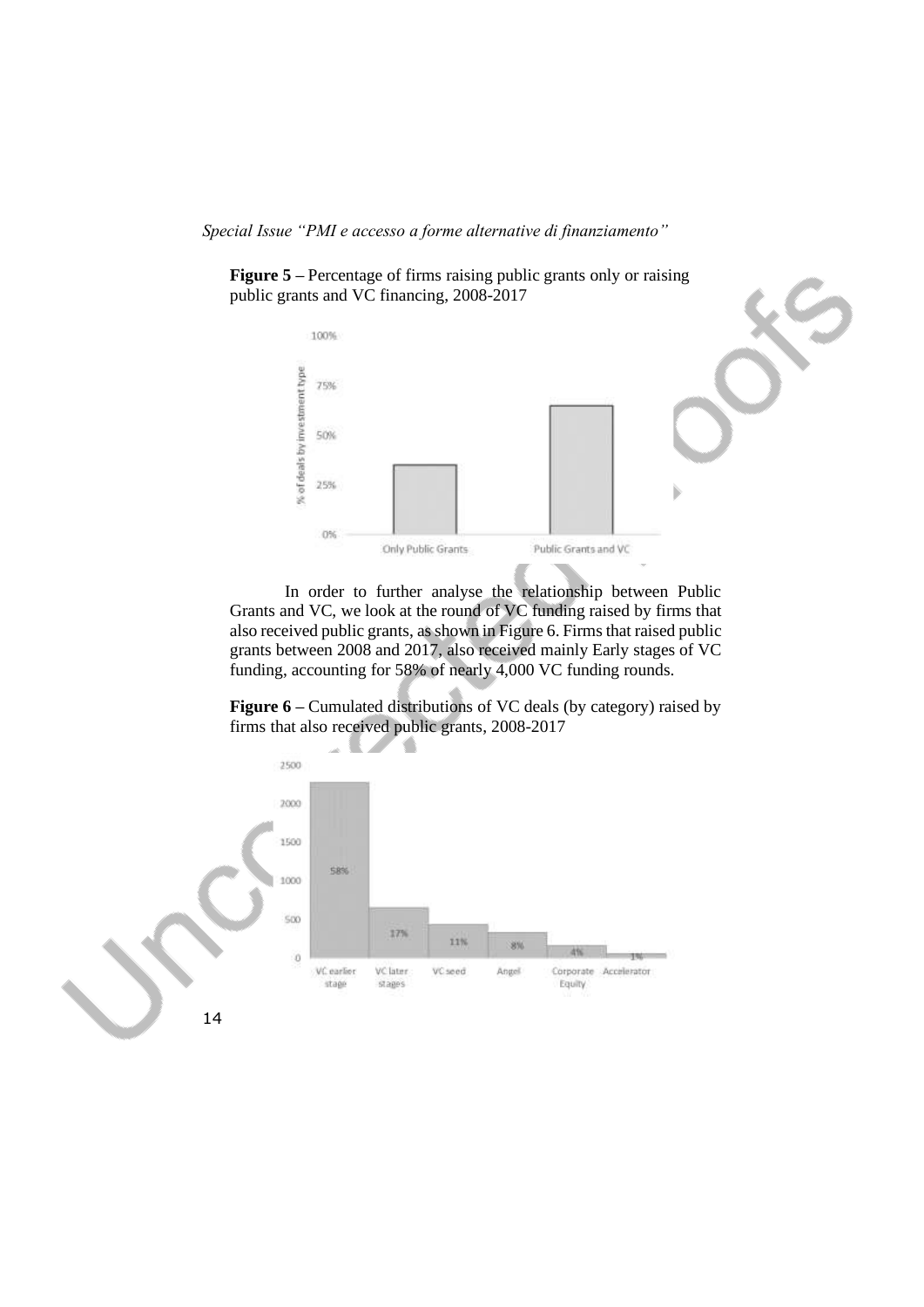The second largest type of funding by VC for firms that received also public grant funding is represented by Later Stages (17%). Business Angel investments and Seed funding represent altogether 8% and 11% of all VC investments, respectively. Funding from accelerators or Corporate VC was at the level of 1% and 4% of all the private investments involving firms that raised public grants.

Hereafter, we investigate the relationship between the volume of the first with subsequent funding deals. Accordingly, Figure 7 compares the average volumes of SME Instrument, Other Public Grants, and VC funding, when they separately appear to be the first investment received by a firm (left) and the second (or later) raised investments (right).



**Figure 7** – Comparison of volumes (by category): first raised investment vs subsequent raised investments

The average volumes of funding for each investment type, when it is the first investment/grant received by a firm, are: Other Public Grants: 1.1 million Euro; SME Instrument Phase 2: 1.8 million Euro;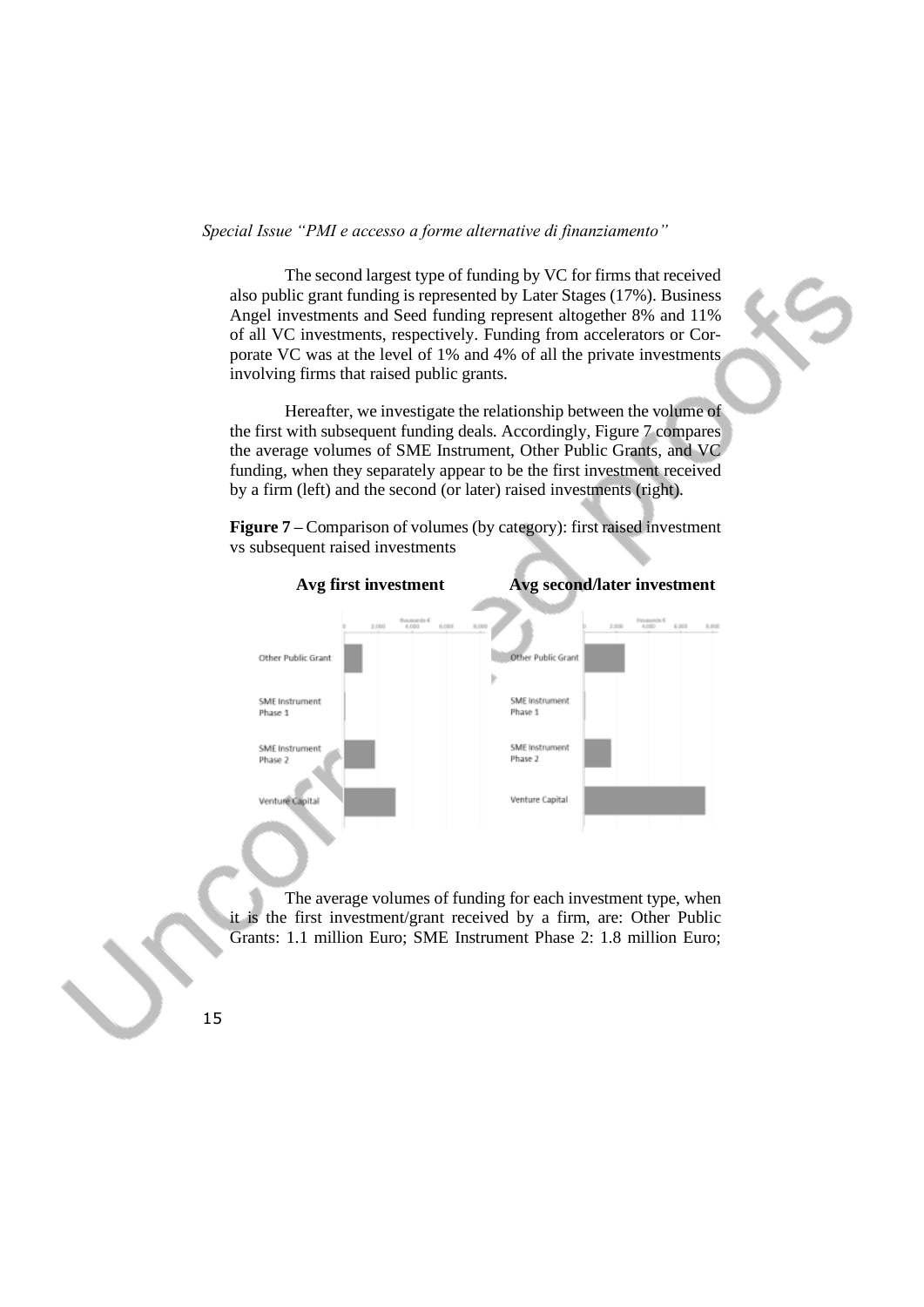VC: 3 million Euro.<sup>7</sup> The average volumes of funding for each investment type when it is a subsequent investment/grant received by a firm are Other Public Grants: 2.5 million Euro, SME Instrument Phase 2: 1.7 million Euro, VC: 7.5 million Euro. Similar results in relative terms (not included here) emerge when looking at the median instead of the average values.

Thus, according to Figure 7, except for the SME Instrument grants, the volume of funding increases from the first round to the follow up funding rounds. This seems to be the case for both other public grants and private investments.

# **5. Features of firms receiving both public grants and VC investments**

This section analyzes the investment strategies of public and private entities based on the characteristics of the companies they are targeting. Specifically, we look at the demographics of these companies and their financial performance.

Figure 8 provides an overview of the characteristics of companies that receive public subsidies or private investments, broken down by category and source of investment, that is, public and private. It contains median values for four variables: number of employees, age, total sales, and assets. Figure 8 shows that Accelerator Funded Companies are the youngest and smallest companies in terms of number of employees, total sales, and assets. Their average age is 1 year, and they employ 4 people. Median sales and the value of assets are around 40 thousand euros and 160 thousand euros, respectively. Subsequent VC rounds are given to the most mature companies compared to all measures except age. The average company that receives later stage venture capital investments is 6 years old, has 33 employees and an annual turnover of 1.8 million euros. The total balance is 6.3 million euros.

7 The SME Instrument Phase 1 is not relevant in this comparison, because firms receive a lump sum of 50,000 Euro.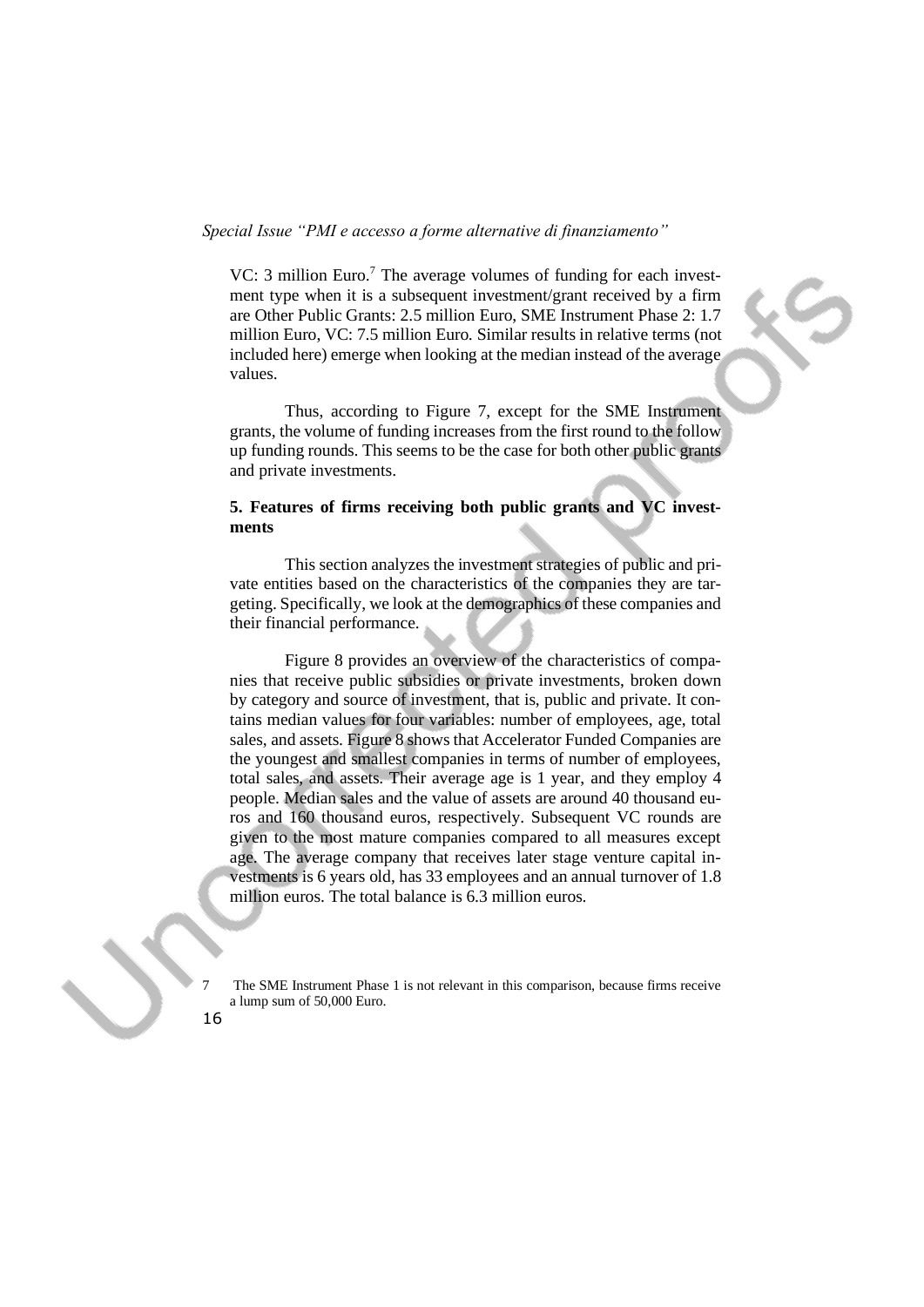**Figure 8** – Characteristics of firms when receiving public grants or private investments, 2008-2017



In relation to companies that receive funding from government entities other than the H2020 SME Instrument, there are some notable differences between the types of instruments. Public bodies that provide financing to innovative companies target relatively mature and large companies. A medium-sized company that receives a grant other than the SME instrument has 4 years and 9 employees. Regarding the financial profitability of the companies affected by other public aid, they have an annual turnover of 0.13 million euros and total assets of 1.5 million euros. In this way, companies that receive other public subsidies in terms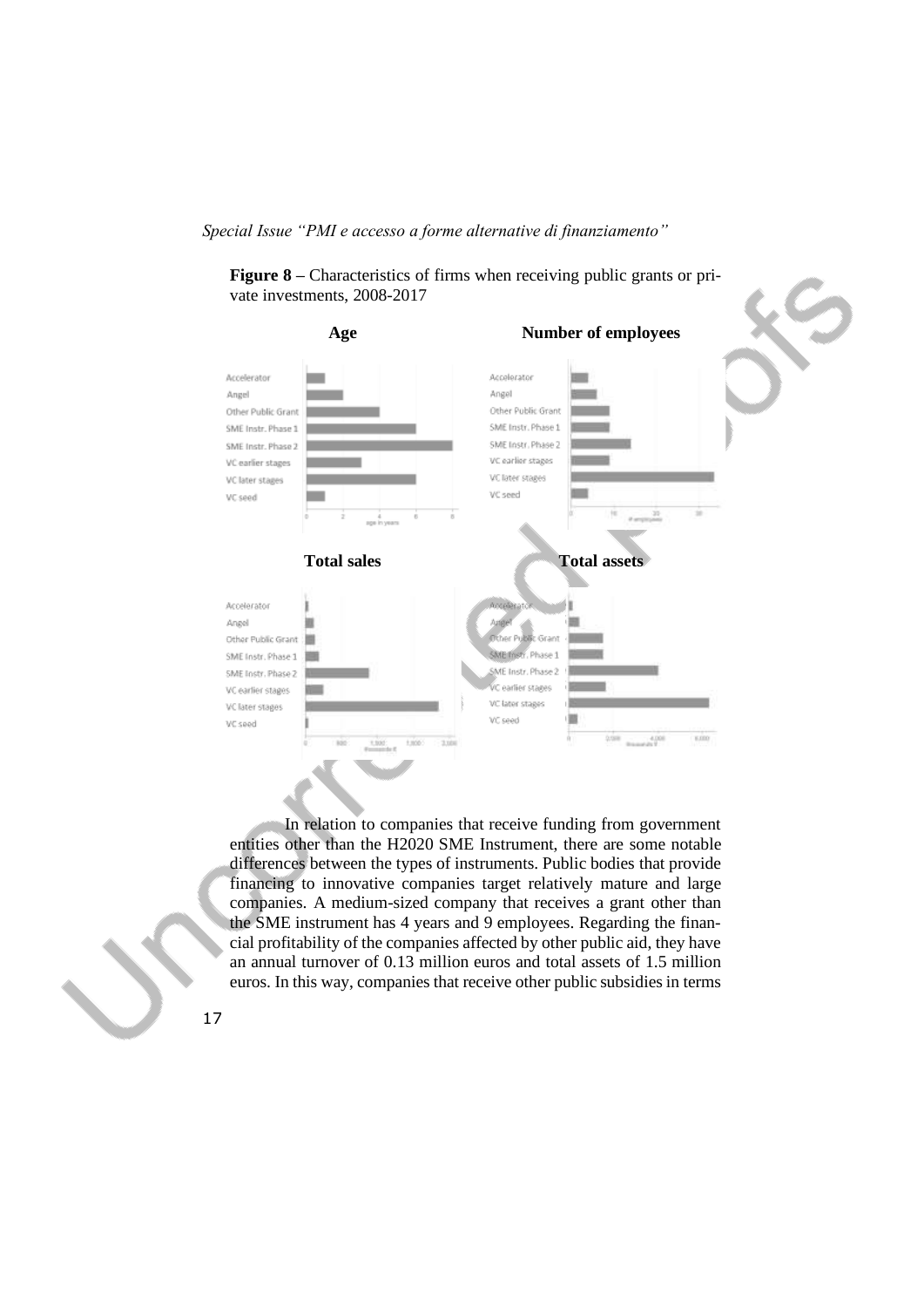of age, assets and employees are similar to companies that receive venture capital investments in the initial stage, while their average sales are lower.

If companies that have the support of the SME Instrument are considered, they are 6 (Phase 1) and 8 (Phase 2) years old, and they have 9 employees. The average turnover is 0.19 million euros (Phase 1) and 0.88 million euros (Phase 2). Their assets are worth 1.5 million euros (Phase 1) and 4 million euros (Phase 2). When comparing the companies financed by the SME instrument of Phase 1 with the target companies of the private venture capitalists, they are similar in terms of total assets, sales and employees to the companies that receive the first stages. However, in terms of age, they are more like companies that are promoted to VC Later. This could indicate that the companies supported by Phase 1 of the SME Instrument are small, have a relatively high asset value, but have a low level of turnover. On the other hand, companies that receive Phase 2 of the SME Instrument seem to follow a behavior that intervenes between companies that also raise earlier and later stages but are older.

In summary, the previous results show significant differences between the levels and patterns of financing of innovative companies by public and private entities. The analysis also shows that different types of funding institutions target different types of businesses.

### **6. Concluding remarks**

In this paper, we addressed the relevant topic of the interactions between public and private funding for companies, with specific reference to SMEs operating in the European Union.

In summary, we find that almost two-thirds of the companies that receive grants have also been the subject of private venture capital investments. Moreover, since its inception, the Horizon 2020 SME Instrument has become an important source of public funding for SMEs, contributing 50% of the total amount of public grants in 2017.

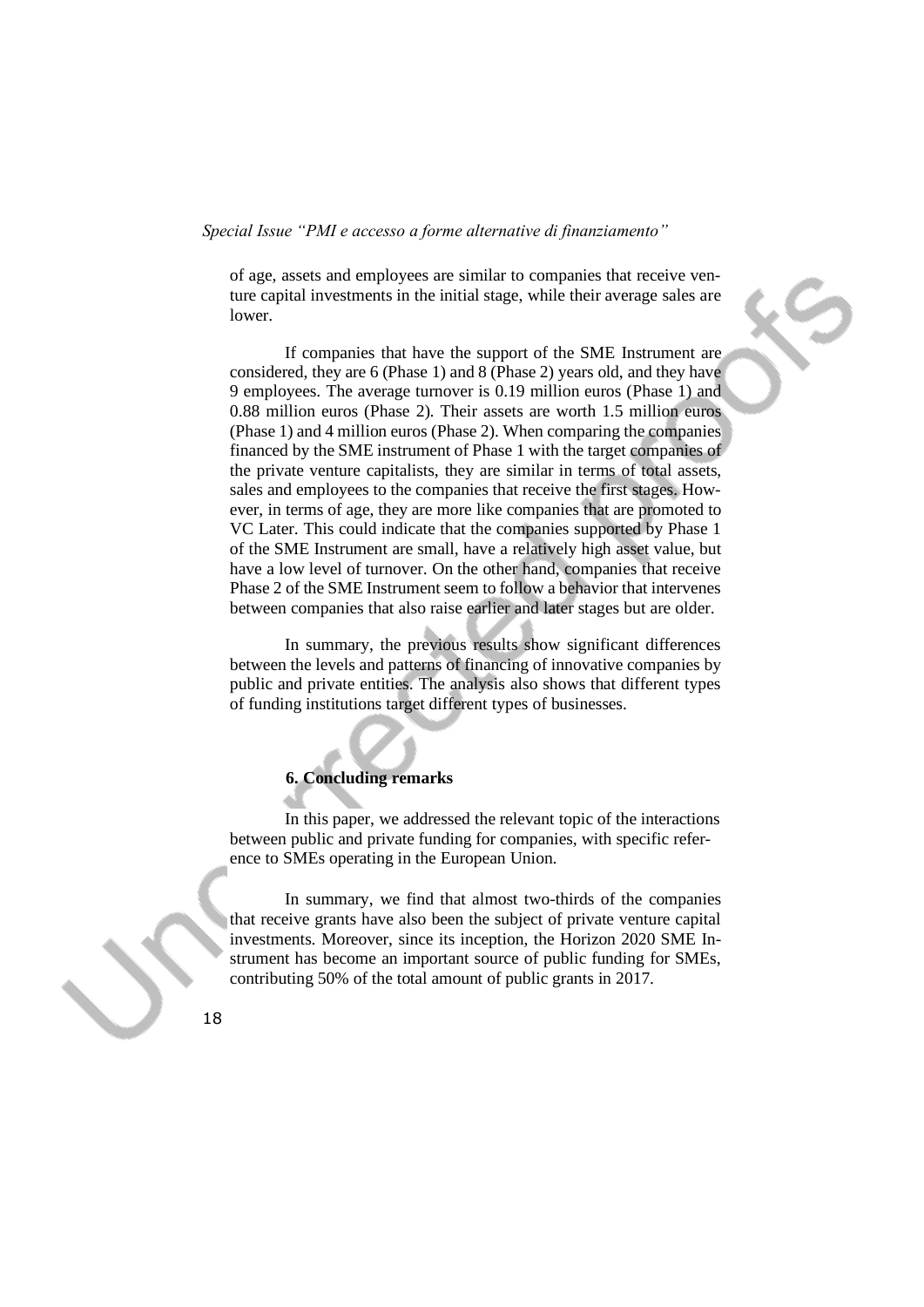Looking more specifically at the characteristics of privately versus publicly financed companies, the above results show significant differences between the volume and structure of financing for innovative companies by public and private institutions. The analysis also shows that different types of financial institutions target different types of businesses. Despite the analyzed sample may lack representativeness - since some of the analyses were carried out on a subsample of companies for which financial and industrial information was available - this work can contribute to the scientific debate on the relationship between private investment and public subsidies. From a political perspective, it could shed light on how public authorities and private investors work together to finance the creation of young SMEs in the EU.

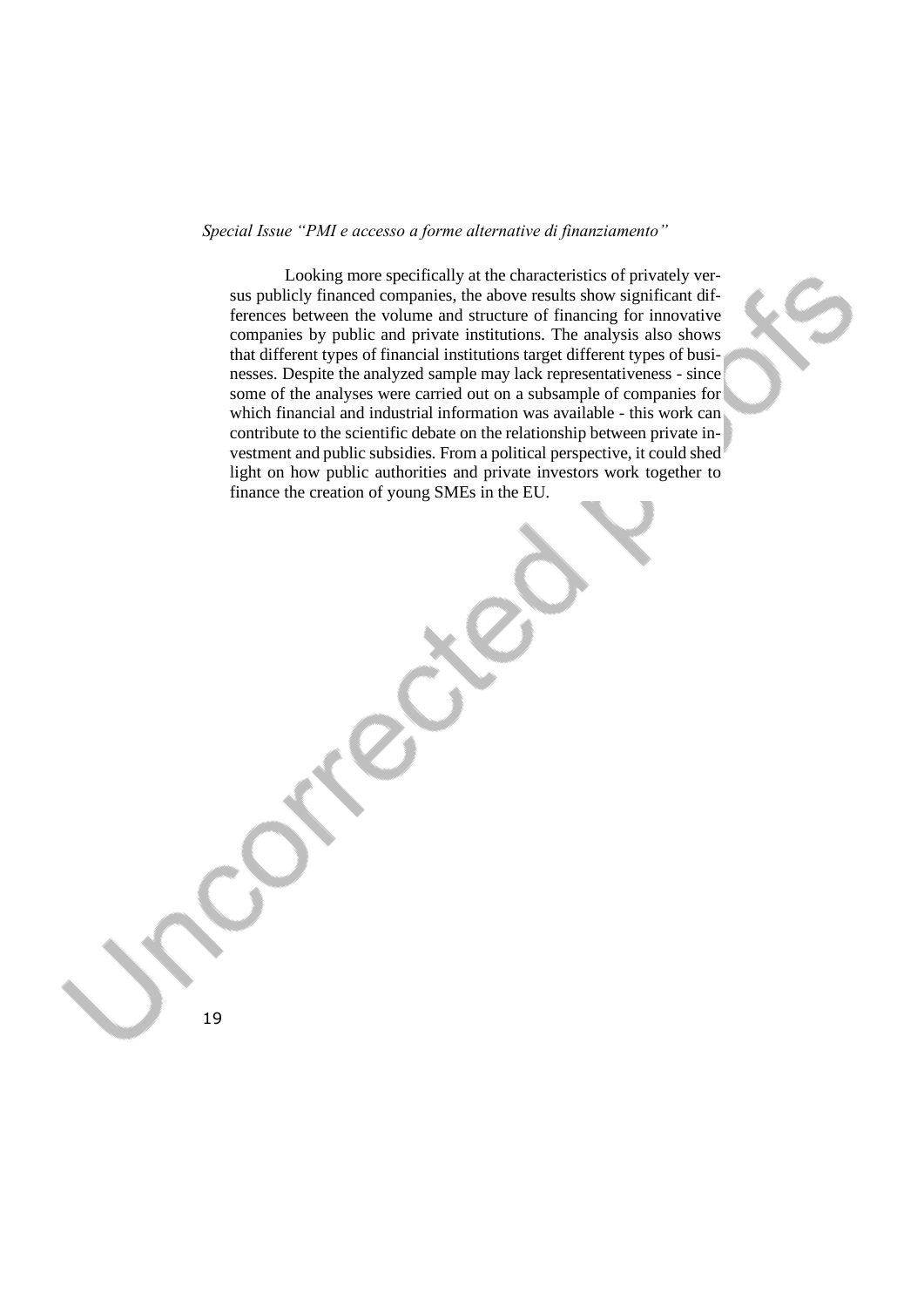#### **References**

Auerswald, P., & Branscomb, L. (2003). Valleys of Death and Darwinian Seas: Financing the Invention to Innovation Transition in the United States. [journal article]. *The Journal of Technology Transfer, 28*(3), 227-239. doi: 10.1023/a:1024980525678

Bellucci, A., Borisov, A., Gucciardi, G. and Zazzaro, A. (2021a), The reallocation effects of COVID-19: Evidence from venture capital investments around the world, *Journal of Banking and Finance*, forthcoming.

Bellucci, A., Gucciardi, G. and Nepelski, D. (2021b), *Venture Capital in Europe. Evidence-based insights about Venture Capitalists and venture capital-backed firms*, EUR 30480 EN, Publications Office of the European Union, Luxembourg, ISBN 978-92-76-26939- 7, doi:10.2760/076298, JRC122885.

Cumming, D., Johan, S., & Zhang, Y. (2018). Public policy towards entrepreneurial finance: spillovers and the scale-up gap. *Oxford Review of Economic Policy, 34*(4), 652-675. doi: 10.1093/oxrep/gry012

Dvouletý, O., Srhoj, S., & Pantea, S. (2021). Public SME grants and firm performance in European Union: A systematic review of empirical evidence. *Small Business Economics*, *57*(1), 243-263.

Gampfert, R., Mitchell, J., Stamenov, B., Zifciakova, J., & Jonkers, K. (2016). Improving access to finance: which schemes best support the emergence of high-growth innovative enterprises? A mapping, analysis and assessment of finance instruments in selected EU Member States *JRC Scientific and Technical Research Reports*. Publications Office of the European Union: Joint Research Center.

Gompers, P., & Lerner, J. (2001). The Venture Capital Revolution. *Journal of Economic Perspectives, 15*(2), 145-168. doi: doi: 10.1257/jep.15.2.145

Gucciardi, G. (2019), *Monitoring the development and integration of EU countries' capital markets*, JRC118408, Publications Office of the European Union, Luxembourg, doi:10.2760/92215.